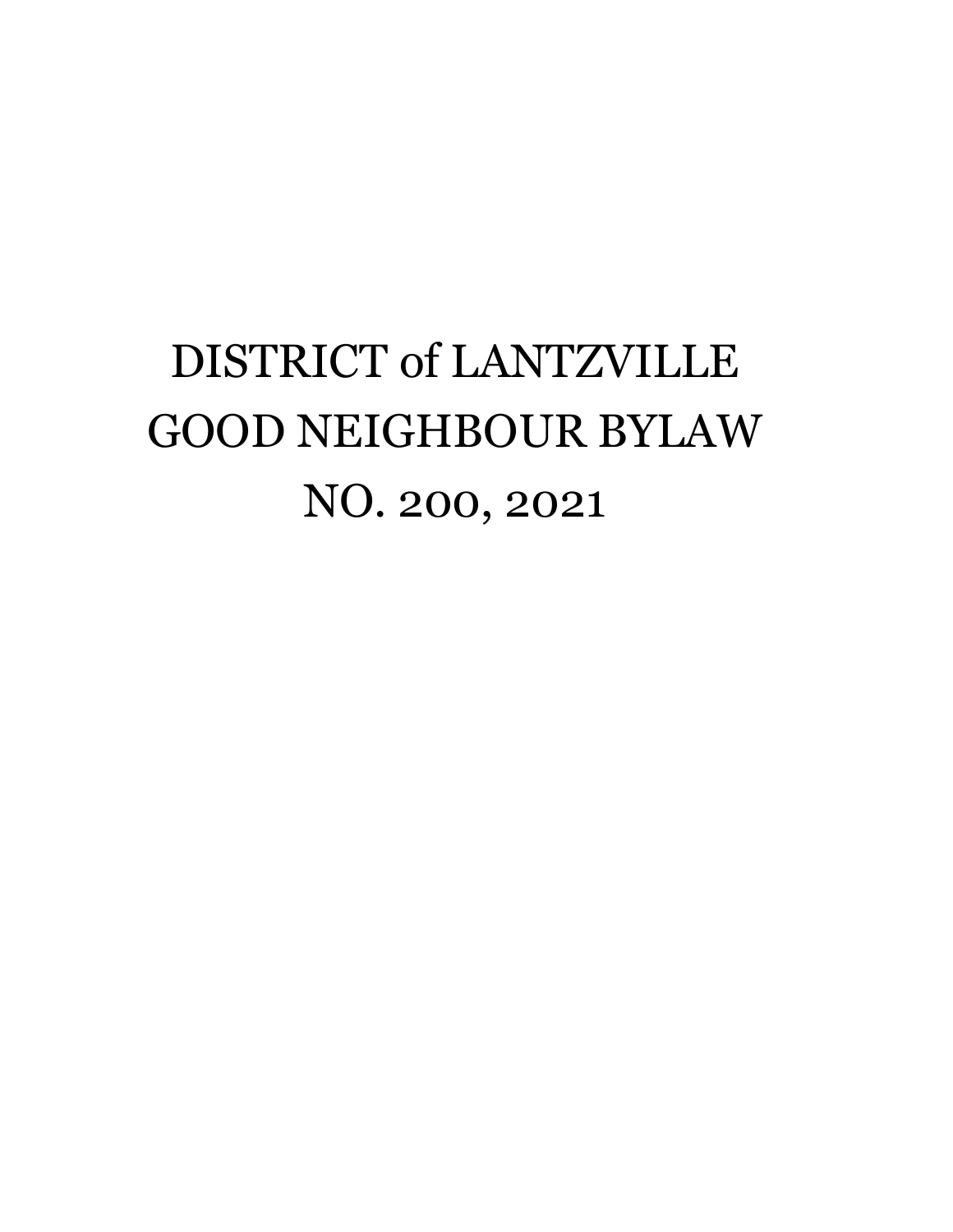# **TABLE OF CONTENTS Page**

| 9 |
|---|
|   |
|   |
|   |
|   |
|   |
|   |
|   |
|   |
|   |
|   |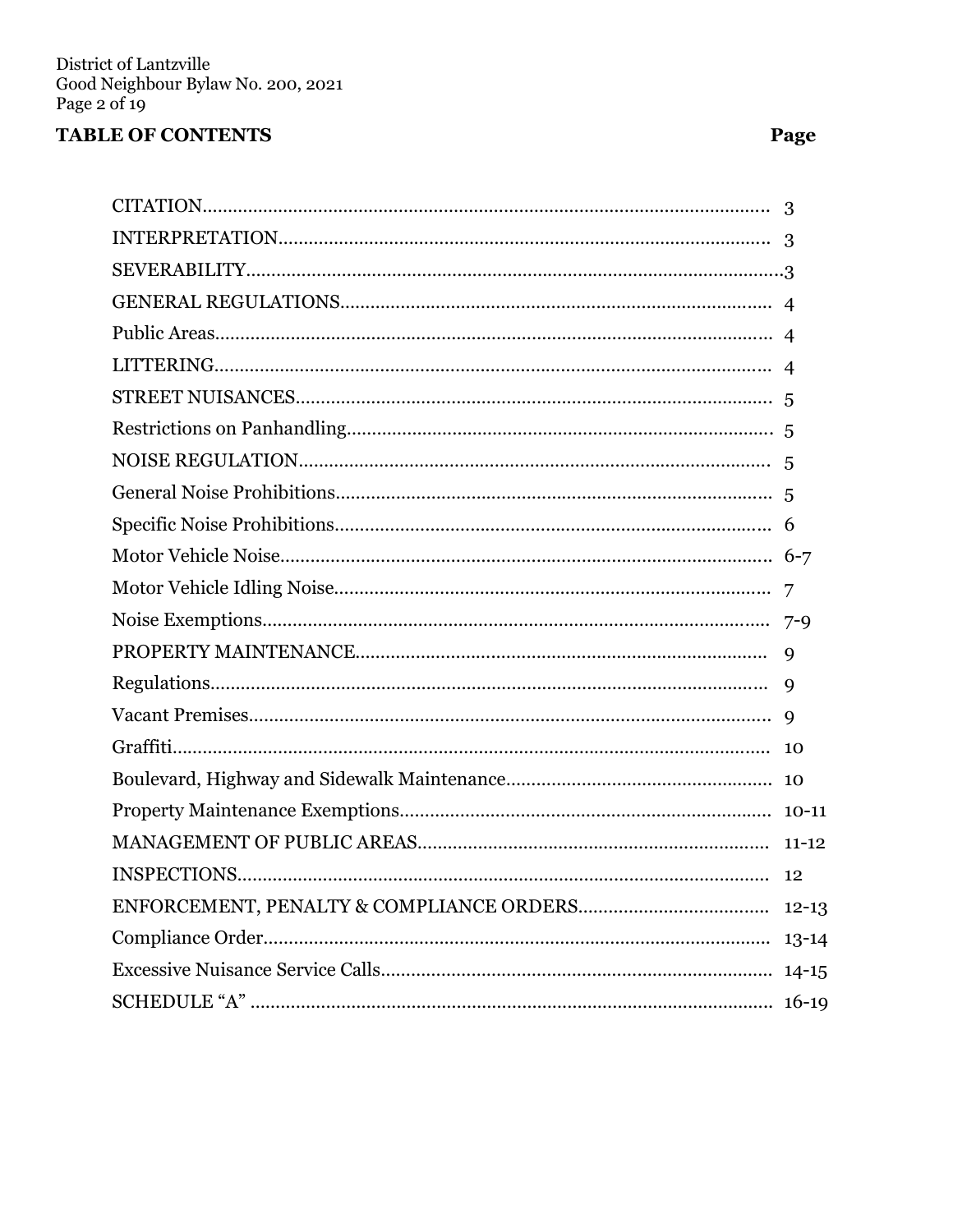## DISTRICT OF LANTZVILLE GOOD NEIGHBOUR BYLAW NO. 200, 2021

A Bylaw to enhance the quality of life for the residents of the District of Lantzville

The Council of the District of Lantzville in open meeting assembled enacts as follows:

#### **CITATION**

**1.** This Bylaw may be cited as "District of Lantzville Good Neighbour Bylaw No. 200, 2021".

#### **INTERPRETATION**

- **2.** In this Bylaw, words or phrases defined in the British Columbia *Interpretation Act, Motor Vehicle Act, Local Government Act, Community Charter*, or any successor legislation, shall have the same meaning when used in this Bylaw unless otherwise defined in this Bylaw. Unless otherwise indicated, a reference to a statute refers to a statute of British Columbia, and a reference to any statute, regulation, bylaw or other enactments refers to that enactment as it may be amended or replaced from time to time. In the event of a conflict between this Bylaw and a Provincial enactment, the stricter law prevails.
- **3.** Schedule "A" contains definitions of terms used in this Bylaw and forms part of this Bylaw.
- **4.** In this Bylaw, unless the context otherwise requires, the singular shall include the plural and the masculine shall include the feminine gender.
- **5.** The headings contained in this Bylaw are for convenience only and are not to be construed as defining, or in any way limiting, the scope of the intent of the provisions of this Bylaw.
- **6.** Scales of fees and charges referred to in this Bylaw are listed in Schedule "F" of the Miscellaneous Fees and Charges Bylaw No. 26, 2004.

#### **SEVERABILITY**

**7.** If any section, paragraph, clause or word of this Bylaw is held to be invalid or unenforceable by a court of competent jurisdiction, that portion is severed from the Bylaw and the remaining portions continue to be valid and enforceable.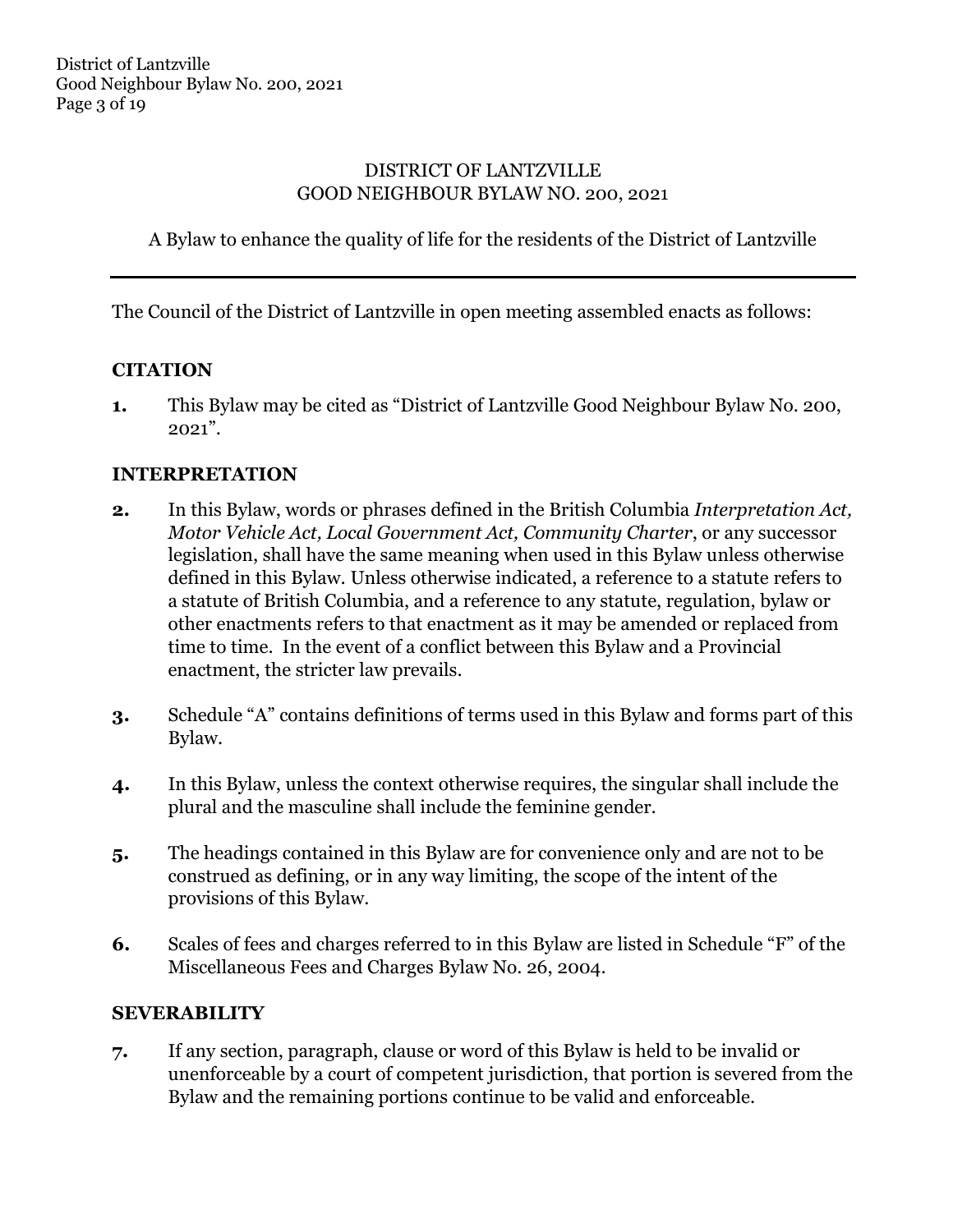## **GENERAL REGULATIONS**

- **8.** No **person** shall place or occupy any building, structure, works, tent, **vehicle**, **secondary temporary accommodation**, recreational facility or recreational **vehicle** whatsoever on any part of **District**-owned land, including statutory rights of ways or road allowances except as authorized under the Traffic and Parking Regulations Bylaw No. 28, 2004, with the written approval of the **District** or as provided in this Bylaw.
- **9.** No **person** shall discharge a **firearm** within the boundaries of the **District**, with the exception of:
	- (a) a Conservation Officer or **Peace Officer** carrying out their official duties;
	- (b) in accordance with normal farm practices under the *Farm Practices Protection (Right to Farm) Act";*
	- (c) persons exercising an Aboriginal Right.
- **10.** No **person** shall feed any animal, including geese and seagulls, other than a domestic animal or pet, unless otherwise permitted under the applicable zoning or land designation bylaw, except that bird feeders are permitted on residential property subject to the owner or occupier keeping the land area below the bird feeder free of **accumulation** of seed and debris from the bird feeder at all times.

## **Public Areas**

- **11.** No **person** shall climb, peel, cut, deface, remove, top, injure, or in any way damage any tree planted or growing on **District**-owned land or deface, remove, damage, or destroy any structure, fence, or facility on **District**-owned land without first obtaining written permission of the **Director of Public Works**.
- **12.** No **person** shall place or erect any structure, sign, bulletin board, post, pole or any other advertising device, paint or affix any advertising in **public areas** or on **District**-owned land, except on a community board designated for that purpose or with prior approval of the **District**.
- **13.** No **person** shall consume or possess any open liquor, alcoholic beverage or cannabis on **District**-owned land within the **District** boundaries except with the written approval of the **District**.

# **LITTERING**

- **14.** No **person** shall affix to or place **advertisements** on, or within any lot, building, pole, or **vehicle**, unless such **advertisements** are deposited within a **container** provided by the property owner or occupiers of the land or building.
- **15.** No **person** shall deposit, leave, bury or throw **rubbish, advertisements** or other litter anywhere within the **District,** including without limitation wooded areas and beaches, except in a **container** designated for that purpose.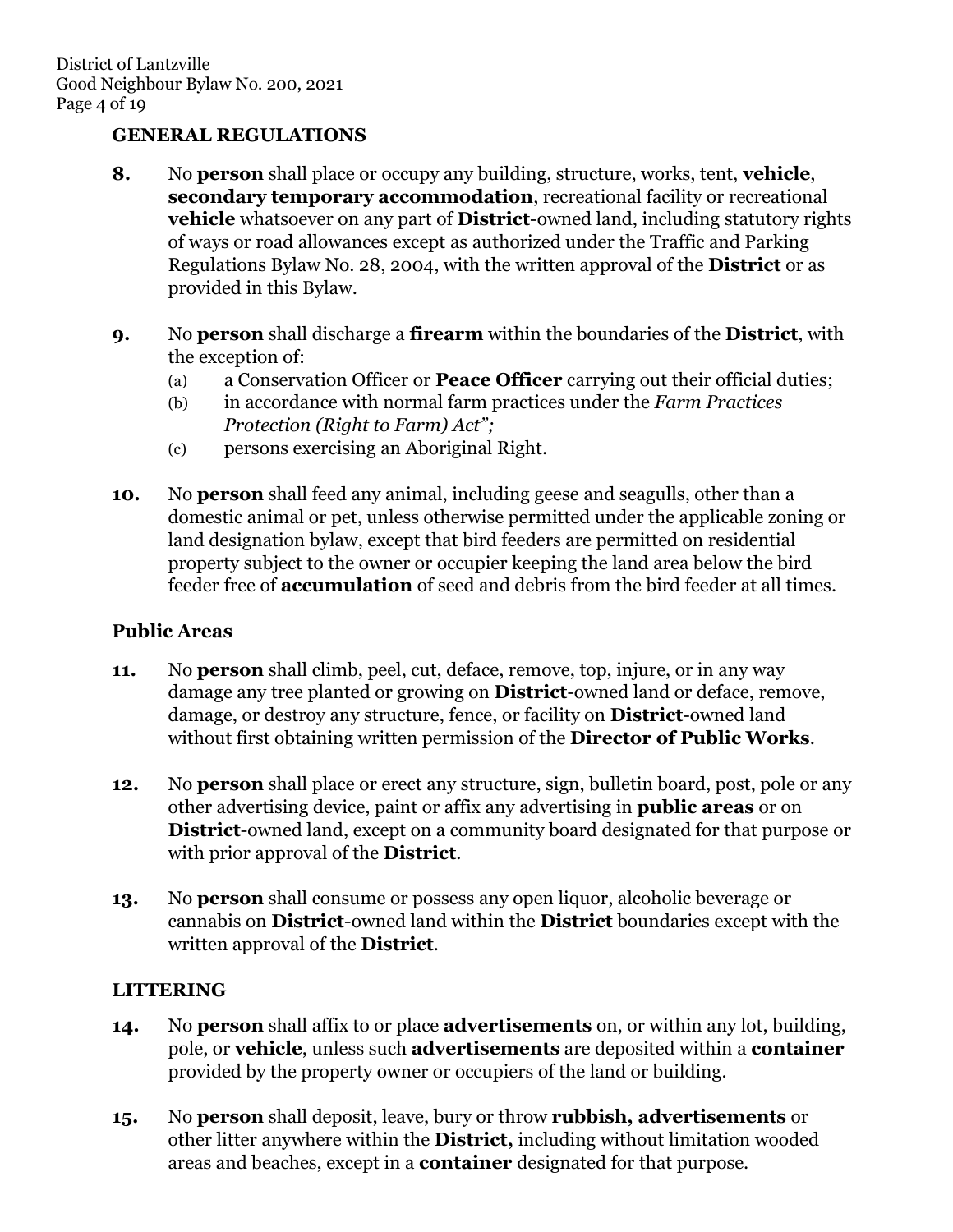District of Lantzville Good Neighbour Bylaw No. 200, 2021 Page 5 of 19

> **16.** No **person** shall carry into the **District** any **rubbish** or litter for disposal or placement except as permitted by the **District's** Zoning Bylaw No. 180, 2020.

## **STREET NUISANCES**

#### **17. Restrictions on Panhandling** No **person** shall **panhandle** within 10 metres of:

- (a) an **automated teller machine**;
- (b) a bus stop or bus shelter;
- (c) a public beach;
- (d) a park;
- (e) the entrance to any property that a liquor store occupies; or
- (f) other public facility.

#### **18.** No **person** shall **panhandle** from an occupant of a motor **vehicle** which is:

- (a) parked;
- (b) stopped at a traffic control signal; or
- (c) standing temporarily for the purpose of loading or unloading.
- **19.** No **person** shall **panhandle** after sunset.
- **20.** No **person** shall sit, stand, or lie on the travelled portion of a **highway** for the purpose of panhandling.
- **21.** No **person** shall on a commercial basis solicit for orders, busk or peddle merchandise of any kind in a **public area** or on **District**-owned land, without prior written permission issued by the **District**.

## **NOISE REGULATION**

#### **22. General Noise Prohibitions**

Unless exempted under this Bylaw, no **person** shall make, cause or permit to be made or caused, any noise in or on any private property or place or on a **highway** or other **public area** in the **District** which disturbs or tends to disturb the quiet, peace, rest, enjoyment, comfort or convenience of any **person** in the neighbourhood or vicinity of that place.

**23.** Without limiting section 22, quiet hours in the **District** are between 11:00 pm and 7:00 am, including on beaches. No **person** shall make, cause or allow unnecessary or continuous noise during these quiet hours, except as provided in section 27.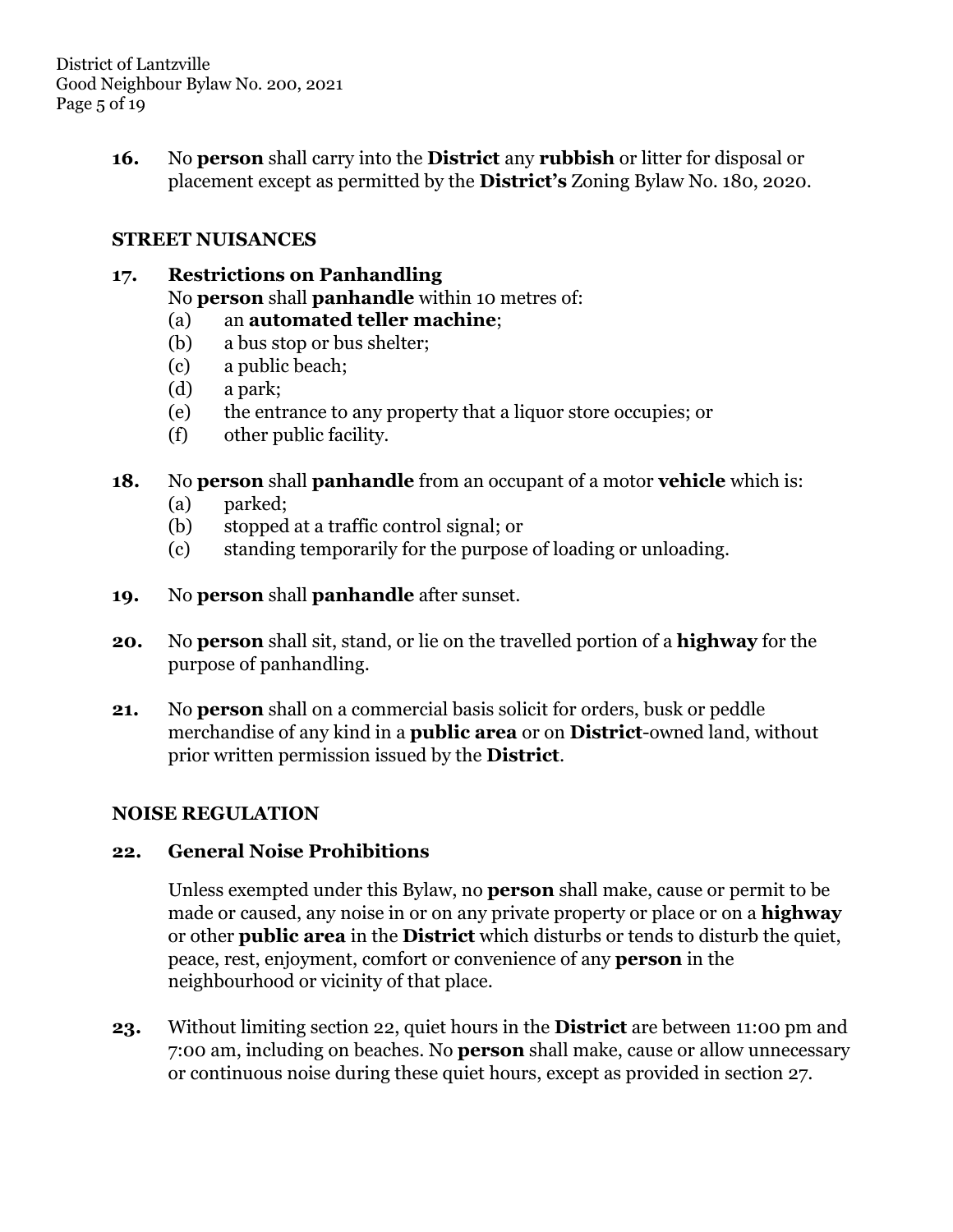## **Specific Noise Prohibitions**

- **24.** Without limiting the generality of sections 22 and 23 herein:
	- (a) No **person** shall play or operate any radio, stereophonic equipment or other instrument or any apparatus for the production or amplification of sound, either in or on private property or on any **highway** or other **public area** in such a manner as to disturb the quiet, peace, rest, enjoyment, comfort or convenience of any **person** in the neighbourhood or vicinity of those premises or place;
	- (b) No **person** being the **landowner** or occupier of land shall allow or permit such land to be used by a **person** for playing or operating any radio or stereophonic equipment or other instrument or other apparatus for the production or amplification of sound that can be easily heard from beyond the property and which disturbs or tends to disturb the quiet, peace, rest, enjoyment, comfort or convenience of any **person** in the neighbourhood or vicinity of said land;
	- (c) No **person** shall keep or harbour any dog, cat, or other animal or bird in such a manner that its barking, howling, cries or other sounds can be easily heard, continually, sporadically or erratically, for any period longer than 30 minutes by a **person** who is not on the property or premises;
	- (d) No **person** may operate, or cause, suffer or permit the operation of any motorized lawn-grooming or garden equipment in the **District** between the hours of 8:00 pm and 8:00 am;
	- (e) Subject to section 27 (h), no **person**, **landowner** or occupant of land shall, on any day before 8:00 am or after 8:00 pm, cause, permit or allow a **person** to construct, erect, reconstruct, alter, repair or demolish any building, structure or thing, or excavate or fill in land in any manner which causes noise or sounds in or on any property, a **highway** or elsewhere in the **District** which disturbs the quiet, peace, rest, enjoyment, comfort or convenience of any **person** or **person**s in the neighbourhood or vicinity;
	- (f) No **person** shall cause or continue a disturbance upon any portion of a **highway** or other **public area** by participating in a fight or other similar physical confrontation between consenting or non-consenting **persons**.

## **Motor Vehicle Noise**

**25.** The following motor **vehicle** noises are considered unnecessary, objectionable or liable to disturb the quiet, peace, rest, enjoyment, comfort or convenience of individuals or the public and are prohibited, whether or not they amount to a violation of any other provision of this Bylaw: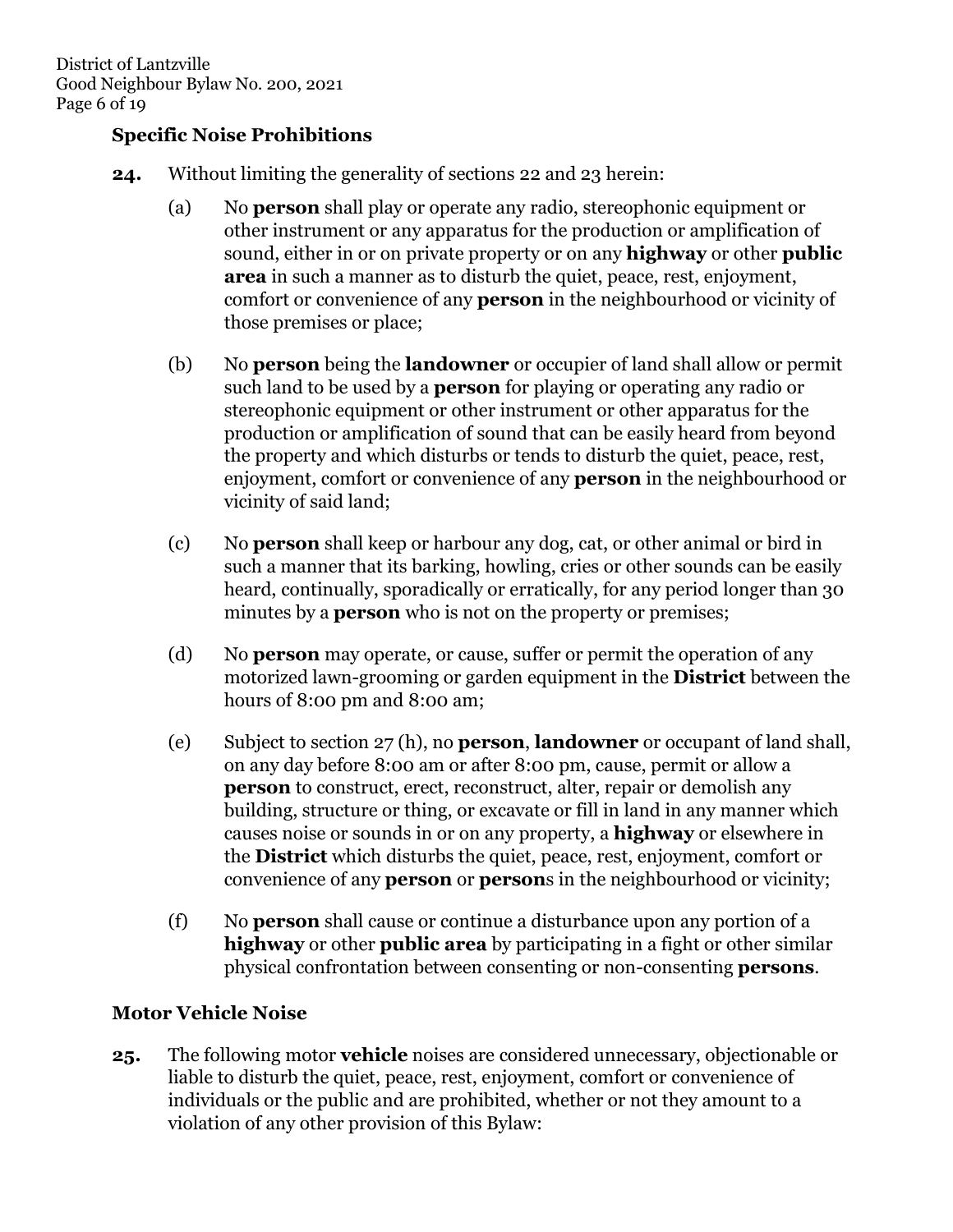- (a) the squeal of a tire on a road surface made by a motor **vehicle** which is accelerating, stopping, or changing direction;
- (b) a loud, roaring or explosive sound emitted by a motor **vehicle** within the **District**;
- (c) the amplified sound or bass of a radio, player, or other sound playback device or amplification equipment, or the sound of a musical instrument, that emanates from a motor **vehicle** and can be easily heard by someone outside the motor **vehicle**;
- (d) the sound of an automobile security system which is made, either continuously or intermittently, for a period exceeding three (3) minutes, or made more than three (3) times in a 24-hour period;
- (e) the sound of a horn or other warning device on a motor **vehicle** used for any purpose other than as an audible warning incidental to the safe operation of the motor **vehicle**;
- (f) the sound of a brake or other type of engine brake on a motor **vehicle** used or operated for any purpose other than as an emergency braking device incidental to the safe operation of the motor **vehicle**.

# **Motor Vehicle Idling Noise**

- **26.** No **person** shall idle or otherwise run a motor **vehicle** continuously for more than three (3) minutes at the same location, except:
	- (a) a motor **vehicle** containing equipment that must be operated inside or in association with a motor **vehicle**;
	- (b) a motor **vehicle** while providing assistance in an emergency activity or serving as a facility for taking measurements or making observations by or on behalf of the **District**, public utility, police, fire or ambulance; or
	- (c) a motor **vehicle**, where idling is required as part of an inspection, servicing or repair process.

## **Noise Exemptions**

- **27.** The noise restrictions of this Bylaw do not apply in the following circumstances:
	- (a) operating or in charge of Fire Department, police or ambulance **vehicles** while in the execution of their duties;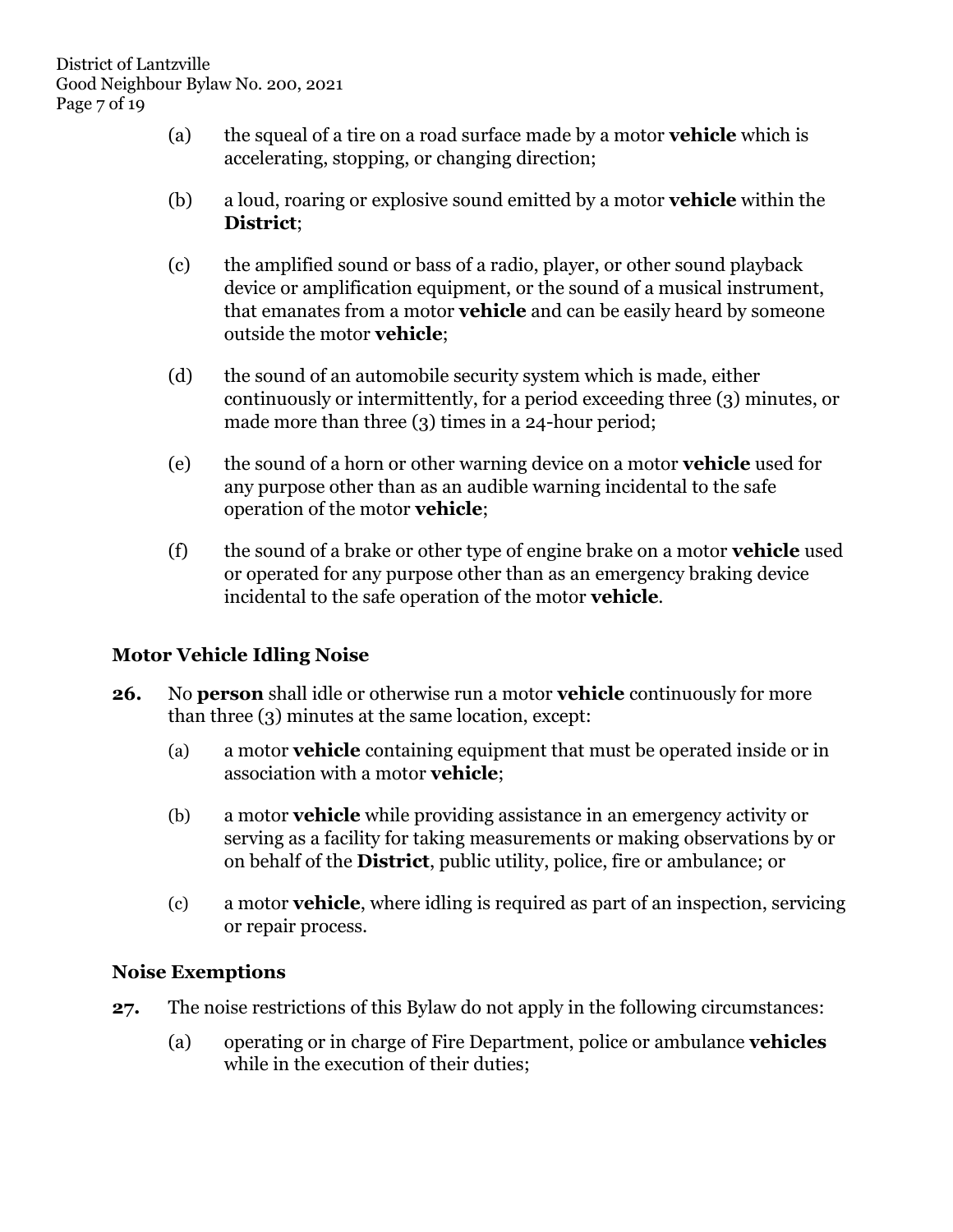- (b) operating any motor **vehicle**, machinery or other apparatus or thing during an emergency or for a public purpose or in furtherance of the public interest including, without limiting the generality of the foregoing, water main and sewer main break repairs, snow removal, or civil defense exercises;
- (c) performing works of an emergency nature for the preservation or protection of life, health or property, provided that, the onus shall be on the **person** performing the work to show cause that the work was of an emergency nature;
- (d) performing farm operations conducted in accordance with normal farm practices under the *Farm Practices Protection (Right to Farm) Act*;
- (e) lawfully carrying on a trade or industry on property zoned commercial or light industrial to allow for such use, provided that the sound or noise there from does not exceed the sound or noise common to such trade or industry where carried out in accordance with generally accepted industry standards using equipment and facilities in good operating order;
- (f) operating residential household equipment including, but not limited to, pool pump motors, air conditioning units, exhaust fans, hot tub pumps, heat pumps provided that the sound or noise there from does not exceed the sound or noise common to such household equipment when in good operating order and being used in accordance with generally accepted industry standards;
- (g) hosting events held under the authority of a **special event permit** approved by the **District**;
- (h) carrying out construction work under written authorization of the **Director of Planning** where the **Director of Planning** considers that it is impossible or impractical for a **person** to comply with section 24 (e), and has, upon receipt of an application in writing, authorized construction to carry out work that is found to be necessary, at designated hours on designated days and on such other terms and conditions as the **Director of Planning** considers reasonable in the circumstances. An application for an exemption must be in writing and must include all of the following:
	- (i) the name, address, telephone number and email of the applicant;
	- (ii) the civic address of the location of the works;
	- (iii) the building permit number, if applicable;
	- (iv) the reasons for the requested exemption;
	- (v) a description of the source of noise in respect of which the exemption is sought;
	- (vi) the exact period of time for which the exemption is requested; and
	- (vii) a statement of the measures planned or presently being taken to minimize the sound or noise created;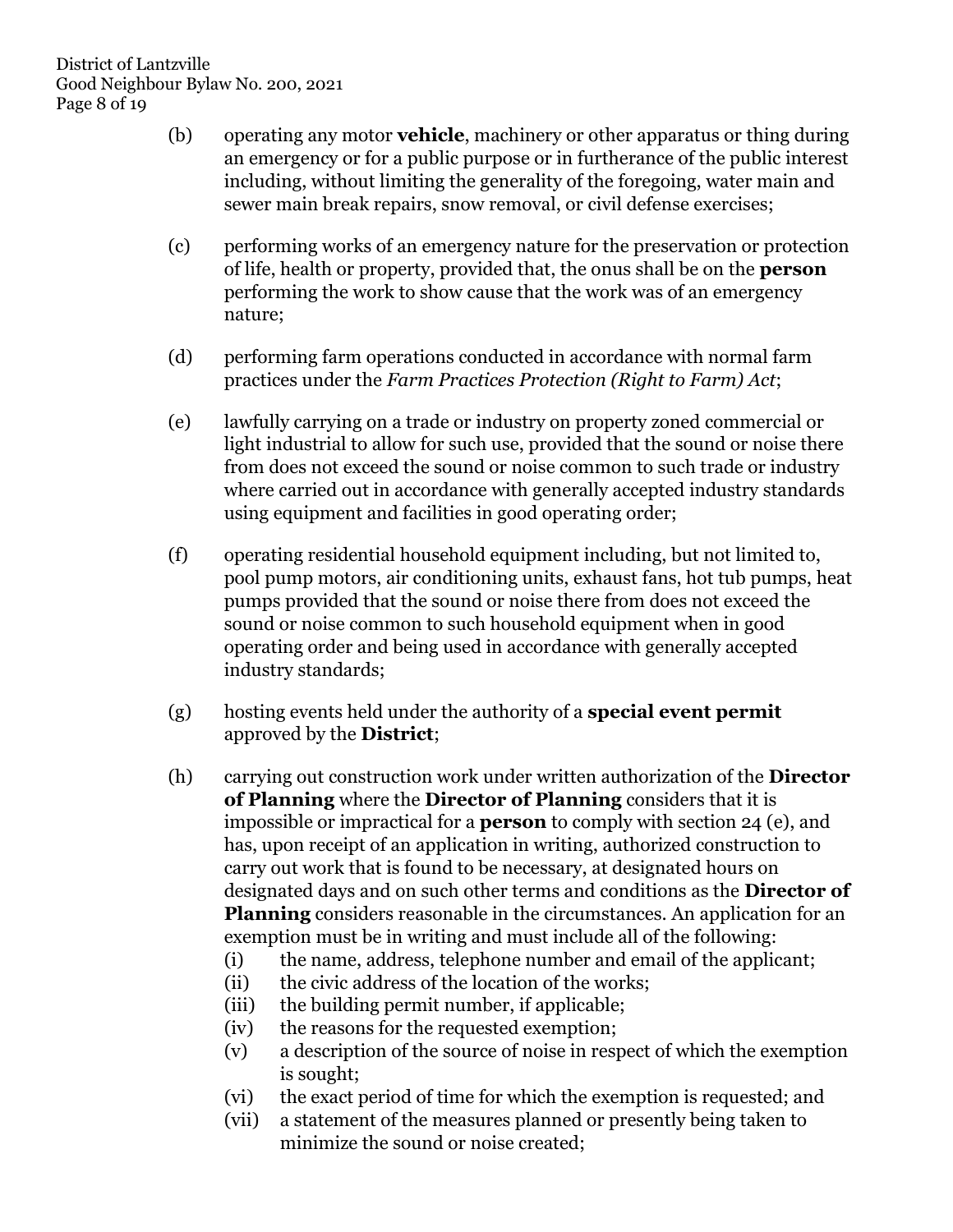(i) Operating a **mobile public address system** approved through a **special event permit** approved by the **District**.

# **PROPERTY MAINTENANCE**

## **Regulations**

- **28.** A **landowner** or occupier of any real or personal property must not cause, permit or allow the property to become or remain **unsightly**.
- **29.** Without limiting the generality of the foregoing, except as permitted under sections 36 and 37 of this Bylaw, no **landowner** or occupier of land shall cause or allow:
	- (a) **rubbish**, or any noxious, offensive, or **unwholesome matter** to collect or accumulate on the land;
	- (b) **rubbish** to overflow from or accumulate around any **container** situated on the land;
	- (c) the land to become or remain **unsightly**;
	- (d) the **accumulation** of unmanaged vegetation, dead landscaping, weeds, or **noxious weeds** to occur or to remain on the land;
	- (e) the infestation of caterpillars, termites, mice, rats, or other pests, or destructive animals to remain on the land;
	- (f) more than two (2) unregistered or unlicensed **vehicles** stored outdoors within the **landowner**'s property boundaries except as permitted by the **District's** Zoning Bylaw No. 180, 2020;
	- (g) an **accumulation** outdoors of motor **vehicle** parts or any **vehicle** which is in a state of disrepair or disassembly or is a **derelict vehicle** except as permitted by the **District's** Zoning Bylaw No. 180, 2020;
	- (h) **noxious weeds** to grow on the land and shall remove or have removed, any **noxious weeds** on the land in a manner which eliminates the regrowth of the **noxious weeds**.

## **Vacant Premises**

**30.** A **landowner** must ensure that vacant land, buildings or structures are secured from unauthorized entry, and must not cause or allow a vacant building or structure to fall into such a state of dilapidation or disrepair that it becomes **unsightly** or creates a hazard, danger or inconvenience to the general public.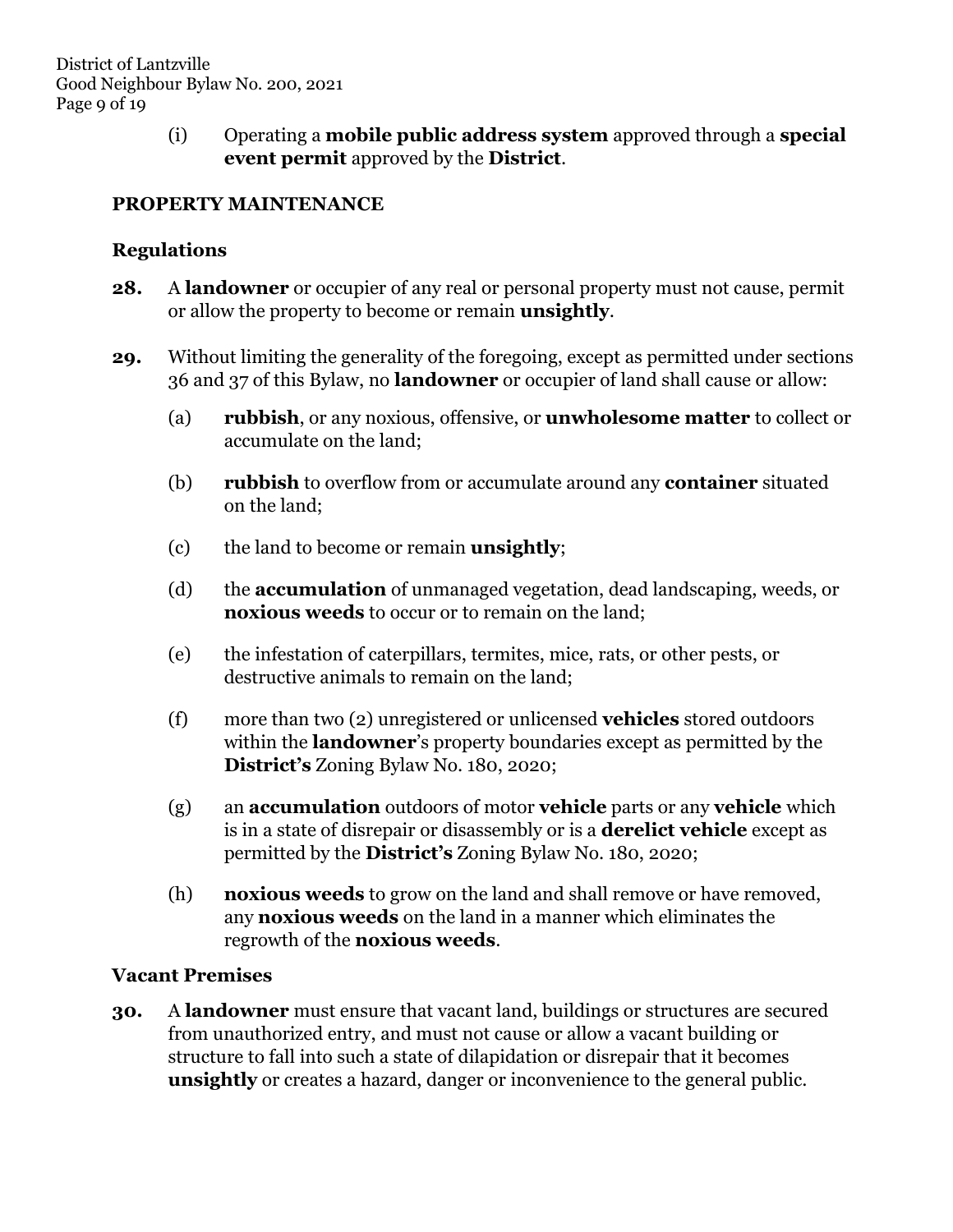## **Graffiti**

- **31.** No **person** shall place **graffiti**, or cause or allow **graffiti** to be placed, on any wall, fence, building or structure that is in the **District**.
- **32.** Every **landowner** or occupier shall keep any wall, fence, building, structure or surface located on such property and adjacent to a **highway** or **public area**, free of **graffiti**.

# **Boulevard, Highway and Sidewalk Maintenance**

- **33.** Every **landowner** or occupier of land adjacent to a **boulevard** or **highway** shall:
	- (a) ensure that the portion of the **boulevard** adjacent to the land, is maintained and kept free and clear, at all times, of **weeds**, **accumulations** of **filth**, **rubbish**, litter, and hazardous objects;
	- (b) ensure that the land is kept free and clear, at all times, of **weeds** that are within one meter from the boundary between the land and the adjacent **boulevard**, so as to prevent and control the spreading of **weeds** to adjacent **boulevards**;
	- (c) ensure that the land is kept free and clear, at all times, of **accumulations**  of **filth**, **rubbish**, litter, and hazardous objects that are within one meter from the boundary between the land and the adjacent **boulevard**;
	- (d) prevent any encroachment or obstruction by vegetation, landscaping features, fences, gates or other private property features or **weeds** on sidewalks, **boulevards**, road shoulders, roadways, or public rights of way; and
	- (e) keep hedges, trees and other vegetation trimmed so that driveway and intersection **sight distances** are unobstructed.
- **34.** Every owner or occupier of land shall remove, or cause the removal of snow, ice or **rubbish** from every sidewalk that borders on that land within 24 hours of the time the snow, ice or **rubbish** is deposited there on.
- **35.** No **person** shall deposit or cause or permit the deposit of **rubbish**, litter, on any **public area** of the **District**, including without limitation beaches.

# **Property Maintenance Exemptions**

**36.** Section 29 of this Bylaw does not apply to the orderly outdoor storage of goods and chattels as permitted by the **District's** Zoning Bylaw No. 180, 2020.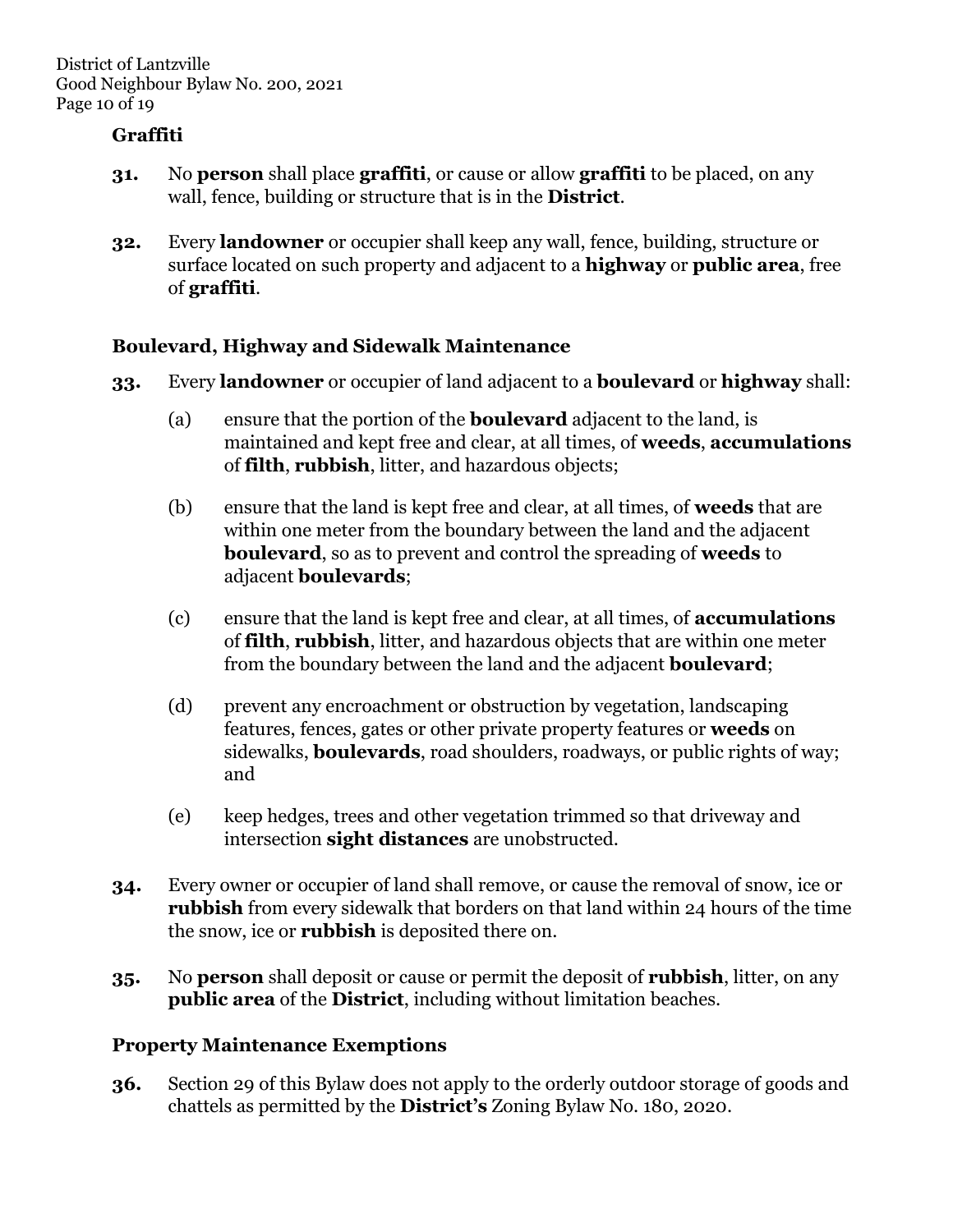District of Lantzville Good Neighbour Bylaw No. 200, 2021 Page 11 of 19

> **37.** Section 29 of this Bylaw does not apply to farm operations conducted in accordance with normal farm practices under the *Farm Practices Protection (Right to Farm) Act*.

#### **MANAGEMENT OF PUBLIC AREAS**

- **38.** A **person** must not use fertilizers, pesticides, and herbicides in **public areas**.
- **39.** With the exception of **boulevards** where maintenance is required to be done by adjacent property owners, a **person** must not alter or change any **public area** without first obtaining written approval of the **Director of Public Works**.
- **40.** A **person** must not mow **grass** in **public areas** without first obtaining written permission of the **Director of Public Works**.
- **41.** A **person** must not place **rubbish** in a municipal garbage or recycling bin.
- **42.** Beaches and parks in the **District** are closed from:
	- a) November 1st to April 30th from 10:00 pm to 7:00 am; and
	- b) May 1st to October 31st from 11:00 pm to 6:00 am,

for all camping, loitering, or congregating in groups of more than four persons.

- **43.** A **person** must not enter or use closed **public areas** including beaches and parks, except as provided in sections 42 and 45.
- **44.** Overnight camping, erection and occupancy of a **temporary shelter** or open burning for any purpose is prohibited in the following key sensitive areas in the **District** of Lantzville:

| <b>LOCATION</b>                                                              | <b>CIVIC ADDRESS</b>        |  |
|------------------------------------------------------------------------------|-----------------------------|--|
| <b>Copley Park</b>                                                           | 7471 Andrea Crescent        |  |
| <b>Huddlestone Park</b>                                                      | 7080 Huddlestone Road       |  |
| <b>Rotary Park</b>                                                           | 6945 Peterson Road          |  |
| <b>Sebastion Park</b>                                                        | 7342 Lantzville Road        |  |
| <b>Fire Hall</b>                                                             | 7580 Superior Road          |  |
| <b>Municipal Hall</b>                                                        | 7192 Lantzville Road        |  |
| Community Use Building A (Costin Hall)                                       | 7232 Lantzville Road        |  |
| Community Use Building B (former church)                                     | 7244 Lantzville Road        |  |
| School Road Parking Lot and Tennis Courts                                    | 7005 Lantzville School Road |  |
| <b>District-owned Lands</b>                                                  | 7329 Harby Road East        |  |
| All Public Beach Areas                                                       |                             |  |
| <b>District Trails</b>                                                       |                             |  |
| Environmental Sensitive Areas (as designated in the Official Community Plan) |                             |  |
| Registered Road Rights of Way                                                |                             |  |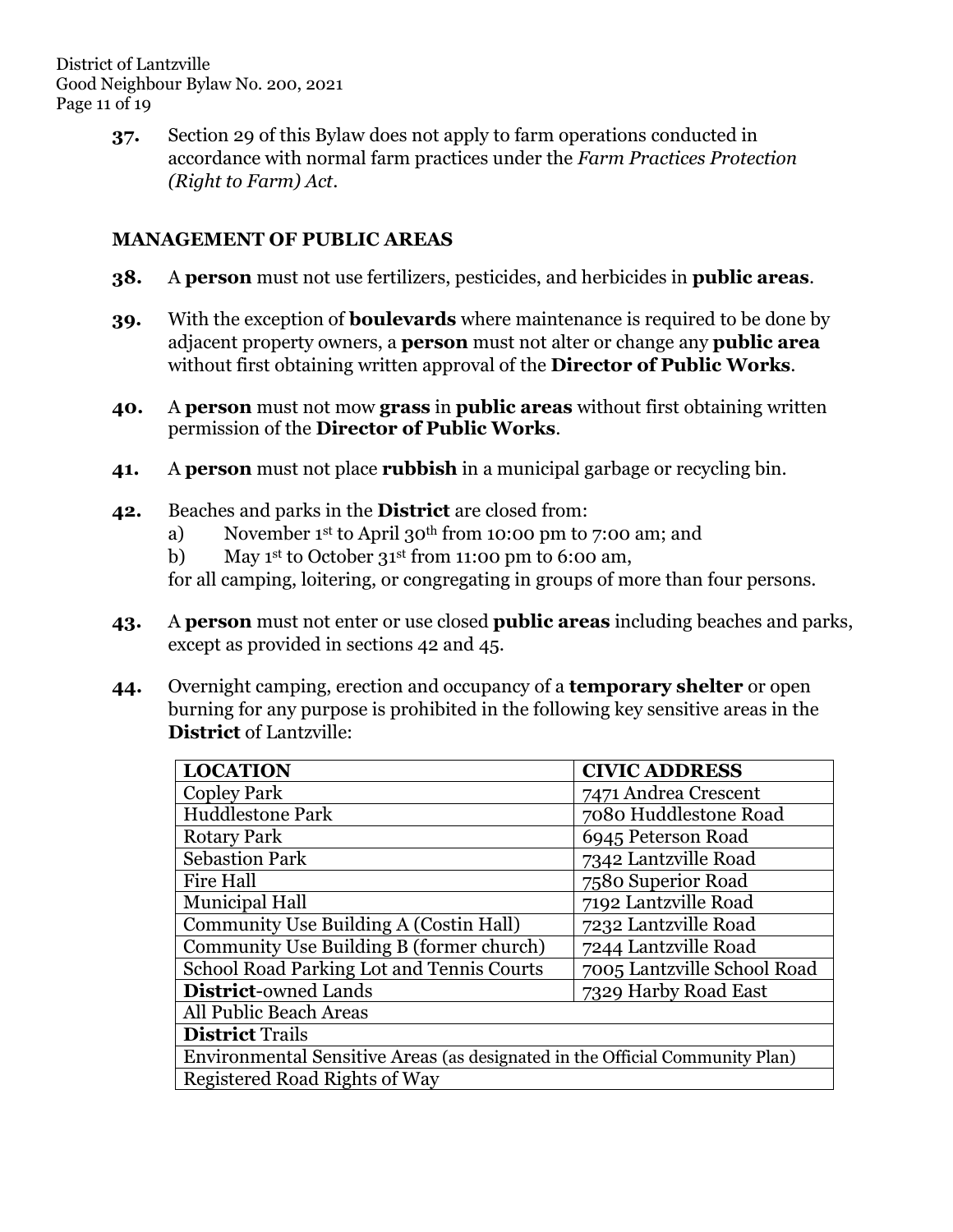- **45.** A **homeless person** may take up overnight accommodation and erect and occupy a **temporary shelter** in a park, except those listed in section 44, between the hours of 7:00 pm on one day and 7:00 am the following day, provided the **homeless person**:
	- (a) vacates and dismantles any shelter erected by 7:00 am each morning;
	- (b) removes any shelter material, personal possessions, and disposes of any debris, **rubbish,** litter or any other articles in a **container** designated for that purpose, by 7:00 am each morning;
	- (c) does not erect a shelter within 10 metres of any playground, sports field, picnic shelter, gazebo, public washroom, bike park, private property, pathway, established trail or sidewalk;
	- (d) does not damage or alter any **District**-owned land, including fencing, trees, shrubs, plantings, benches or other municipal equipment or infrastructure;
	- (e) does not obstruct a **District** employee in the performance of their duties.
- **46.** A **person** must not operate a drone in **public areas** including beaches and parks, in such a manner as to damage or interfere with municipal structures and equipment, or impede the use and enjoyment of **public areas**, including beaches and parks.

*[BURNING CONDITIONS, RESTRICTIONS AND FIRE BANS Reference the District of Lantzville Fire Protection Services Bylaw No. 185, 2019]*

*[FOR FIREWORKS REGULATIONS Reference District of Lantzville Fireworks Regulation Bylaw No. 39, 2005]*

## **INSPECTIONS**

- **47.** No **person** shall obstruct or interfere with a **Bylaw Enforcement Officer** or **Inspector** in the exercise of their duties.
- **48.** A **Bylaw Enforcement Officer** or **Inspector** may enter upon the property of any property owner or occupant at all reasonable times and in a reasonable manner for the purposes of carrying out their duties and determining whether the property is **unsightly** or otherwise not in compliance with the provisions of this Bylaw.

#### **ENFORCEMENT, PENALTY AND COMPLIANCE ORDERS**

- **49.** A **person** who:
	- (a) contravenes this Bylaw;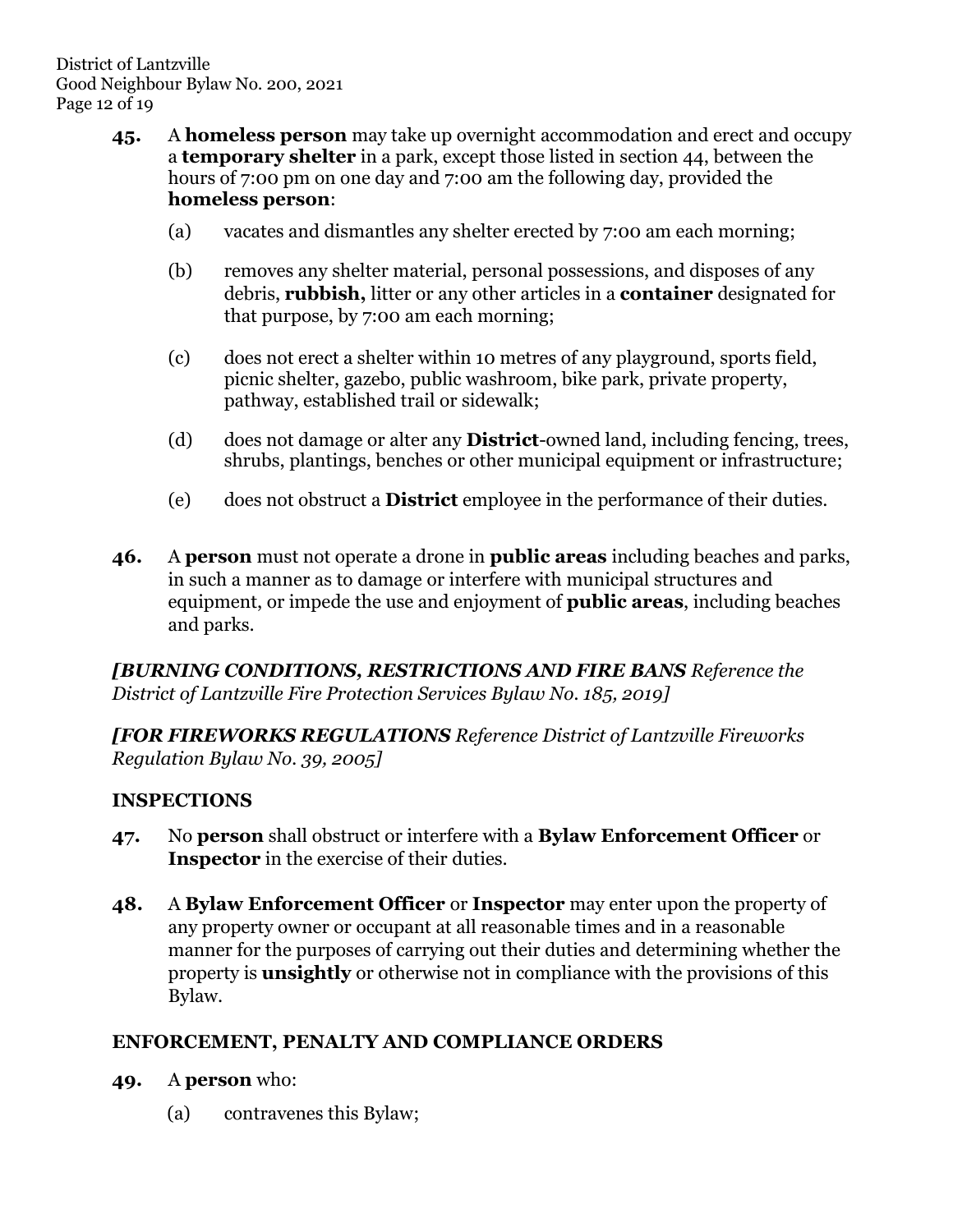- (b) permits, suffers, or allows any act or thing to be done in contravention of this Bylaw; or
- (c) fails or neglects to do anything required to be done under this Bylaw,

commits an offence. Each day that a violation occurs or continues shall constitute a separate offence.

- **50.** A **person** found guilty of contravening this Bylaw is liable to pay:
	- (a) a fine of not less than \$1,000 and not more than \$50,000, together with the cost of prosecution, if proceedings are brought under the *Offence Act*;
	- (b) a fine of up to \$1,000 if a ticket is issued under "*District of Lantzville Municipal Ticket Information Bylaw No. 100, 2012*"; or
	- (c) a penalty in the amount established in a bylaw under the *Local Government Bylaw Notice Enforcement Act*.
- **51.** In addition to the payment of a penalty or fine in relation to an offence, a **person** violating any of the provisions of this Bylaw may be liable to civil proceedings by the **District** to recover expenses, loss or damage incurred by the **District** resulting from such violation.

## **Compliance Order**

- **52.** If in the opinion of a **Bylaw Enforcement Officer** or an **Inspector**, the **landowner** or occupier fails to comply with a requirement of this Bylaw, the **Bylaw Enforcement Officer** or an **Inspector** may issue a **Compliance Order** requiring that the owner or the occupier, or both, bring the property into compliance with this Bylaw within such time as the **Bylaw Enforcement Officer**  or **Inspector** considers appropriate in the circumstances.
- **53.** A **Compliance Order** may address any conditions or circumstances particular to the property, specify actions and measures that must be taken, and establish a time frame for completion.
- **54.** Delivery of a **Compliance Order** is deemed sufficient:
	- (a) in the case of the **landowner**, on the day on which it is personally delivered, or on the fifth business day after being mailed by regular post to the address shown on the current year's property assessment roll; and
	- (b) in the case of the occupant, on the day on which it is personally delivered, or the day on which it is posted on the property, or on the fifth business day after being mailed by regular post to the address of the property.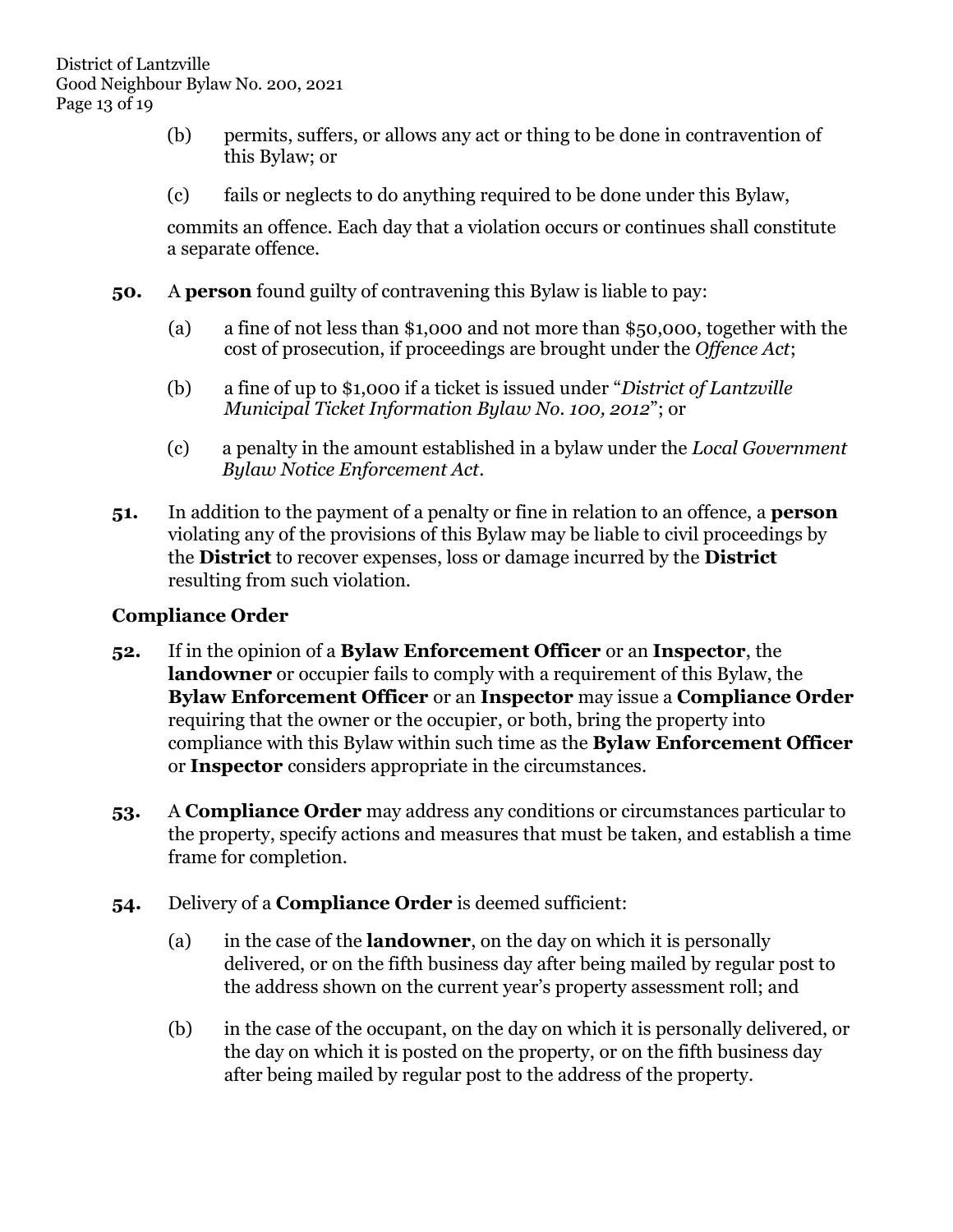District of Lantzville Good Neighbour Bylaw No. 200, 2021 Page 14 of 19

- **55.** If the obligations imposed by the terms of a **Compliance Order** are not performed within the time period set out therein, the **District**, by its employees, agents, or contractors, may at all reasonable times and in a reasonable manner enter the property and bring about such compliance at the cost of one or more of the following:
	- (a) the occupant of the property from which the non-compliance of this Bylaw arises;
	- (b) the owner of the property from which the non-compliance of this Bylaw arises;

all of which said costs shall be calculated and invoiced to include all costs and expenses incurred by the **District** to meet the requirements of the **Compliance Order**, including without limitation, administrative costs; the costs to attend the property the **District** employees and its contractors; the costs of equipment, removal, cleanup, and disposal; and the cost of repairs to damaged **District** equipment, **vehicles** or property.

**56.** If a **landowner** or occupier defaults in paying the costs referred to in section 55 to the **District** within 30 days after receipt of a demand for payment, the amount becomes a debt due and owing to the **District**, and if not fully paid by December 31st , any amount outstanding may be recovered from the **landowner** in the same manner as for property taxes.

## **Excessive Nuisance Service Calls**

- **57.** Where a member of the R.C.M.P., a **Bylaw Enforcement Officer** or other **District** employee is required to respond to a property for:
	- (a) more than one **nuisance** service call within a twenty-four (24) hour period; or
	- (b) more than three **nuisance** service calls within a twelve (12) month period;

the **landowner** may be liable to pay an **Excessive Nuisance Abatement Fee** for each additional **nuisance** service call responded to at the same property within the twelve (12) month period following the date of the notice referred to in section 58.

#### **58.** Before imposing an **Excessive Nuisance Abatement Fee**, written notice shall first be provided to the **landowner**:

(a) describing in reasonable detail the nature of the **nuisance** conduct, activity or condition that occurred, or was maintained or permitted in, on or near the land; and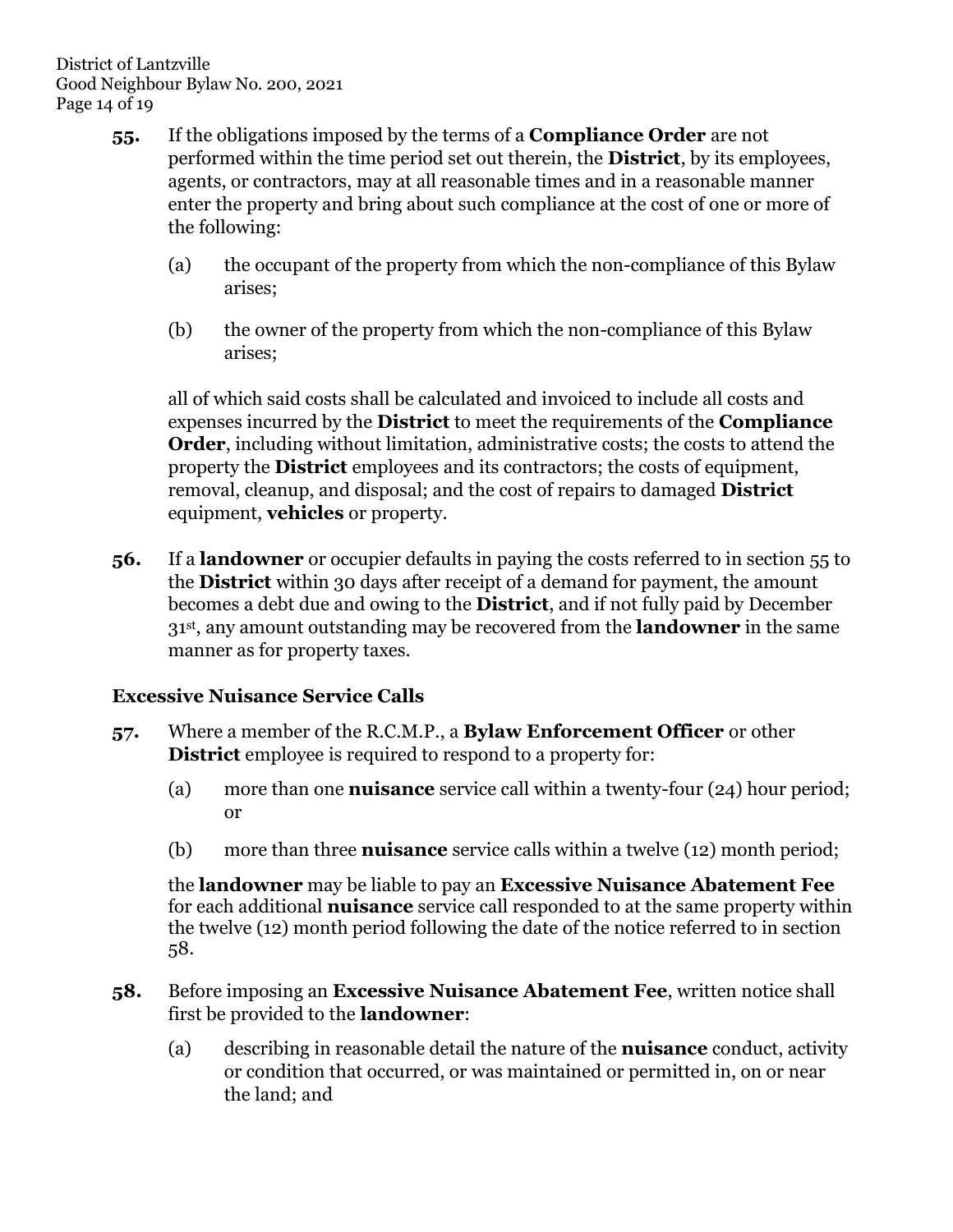District of Lantzville Good Neighbour Bylaw No. 200, 2021 Page 15 of 19

- (b) advising the **landowner** that **Excessive Nuisance Abatement Fees** will be imposed for each additional **nuisance** service call to the same land and that the imposition of such fees is in addition to the **District's** right to seek other legal remedies or actions for abatement of the **nuisance**.
- **59.** Service of the notice referred to in section 58 will be sufficient if the notice:
	- (a) In the case of service on an individual, is served personally or mailed by prepaid registered mail to the address of the **landowner** shown on the current year's tax roll for the land for which the notice is issued;
	- (b) In the case of service on a corporation, is served personally on a director, officer or manager of the corporation or by leaving it at or mailing it by prepaid registered mail to the registered office of the corporation.
- **60. Excessive Nuisance Abatement Fees** shall be paid by the **landowner** on being delivered of an invoice from the **District** and if not paid within 30 days, becomes a debt owing by the **landowner** to the **District**.

\_\_\_\_\_\_\_\_\_\_\_\_\_\_\_\_\_\_\_\_\_\_ \_\_\_\_\_\_\_\_\_\_\_\_\_\_\_\_\_\_\_\_\_\_\_\_\_\_\_

**61.** This bylaw shall come into effect on August 1, 2021.

**READ A FIRST TIME** this 29th day of March, 2021.

**READ A SECOND TIME** this 29<sup>th</sup> day of March, 2021.

**READ A THIRD TIME** this 8<sup>th</sup> day of September, 2021.

**ADOPTED** this 22nd day of September, 2021.

*ORIGINAL SIGNED ORIGINAL SIGNED*

Mark Swain, Mayor Trudy Coates,

Director of Corporate Administration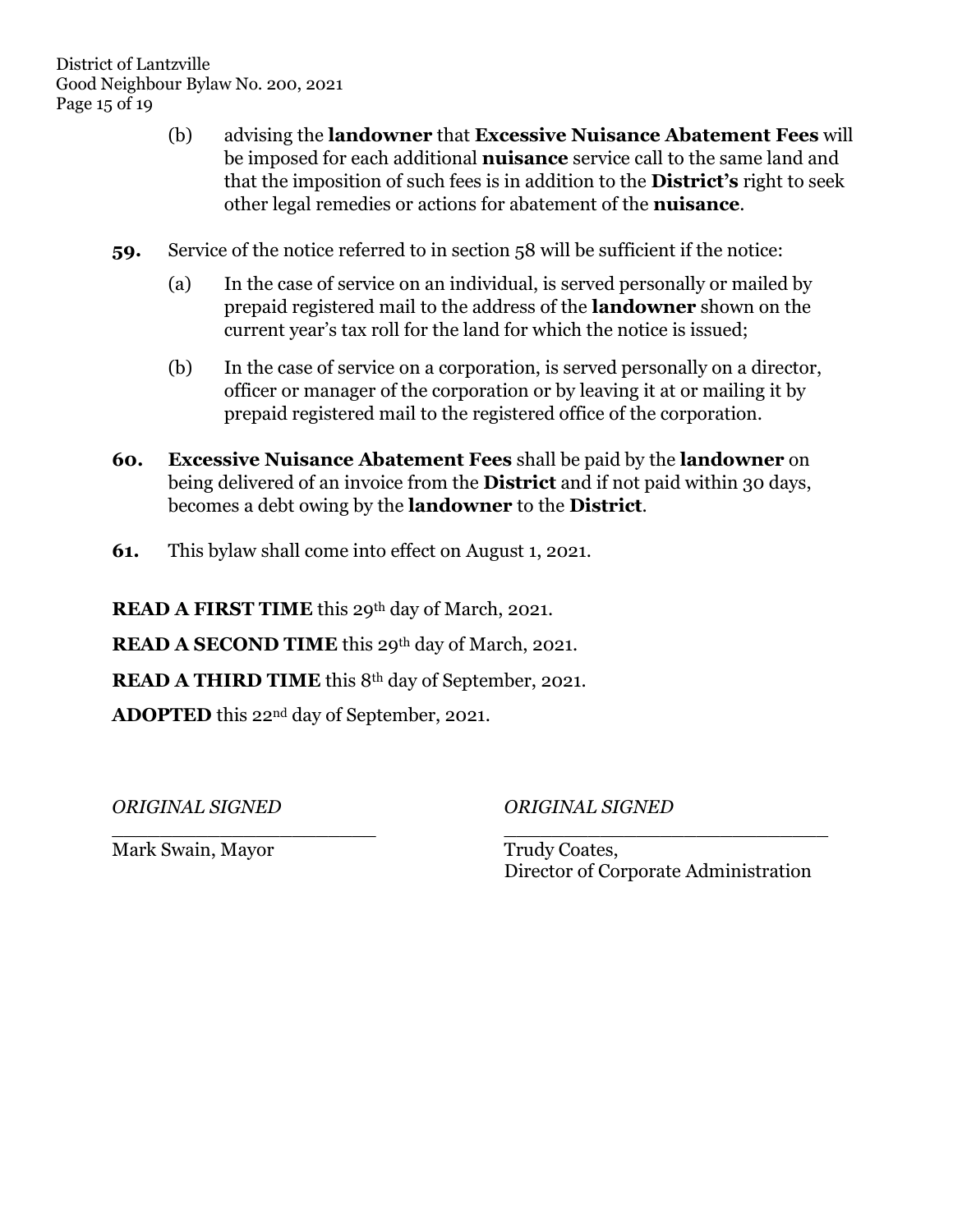District of Lantzville Good Neighbour Bylaw No. 200, 2021 Page 16 of 19

#### **SCHEDULE "A"**

#### **Attached to and forming part of Bylaw No. 200**

The following definitions apply in this Bylaw:

"**Accumulation**" means a build up, growth or collection, either scattered, amassed or piled, existing at the time of inspection;

"**Advertisements**" means circulars, pamphlets, handbills, and papers, and does not include newspapers or notices issued by the **District**;

"**Automated teller machine**" means a device linked to a financial institution's account records which is able to carry out transactions, including, but not limited to, account transfers, deposits, withdrawals, balance inquiries, and mortgage and loan payments;

"**Boulevard**" means that portion of **highway** between the curb lines or the lateral boundary lines of a road way and the adjoining property or between the curbs on median strips or islands, but does not include curbs, sidewalks, ditches or driveways;

"**Building official**" means **person**s duly appointed by **Council** as such;

"**Bylaw Enforcement Officer**" means a **Bylaw Enforcement Officer** appointed by **Council** as such, and shall include any **Peace Officer** or **building official**;

"**CAO**" means the Chief Administrative Officer appointed by **Council** and any **person** delegated to assist in carrying out their duties under this bylaw;

"**Compliance order**" means an order issued pursuant to section 52 of this Bylaw;

"**Container**" includes a dumpster, garbage can, garbage bin or other receptacle designed, intended or used to hold **litter**, discarded materials and debris;

"**Council**" means the elected **Council** for the **District** of Lantzville;

"**Derelict vehicle**" means all or part of any wrecked **vehicle** or motor **vehicle** which is not capable of operating under its own power and not validly registered and licensed in accordance with provincial legislation;

"**Director of Corporate Administration**" means the **person** appointed by **Council** as the **Director of Corporate Administration** for the **District** and any **person** delegated to assist in carrying out their duties under this Bylaw;

"**Director of Planning**" means the **person** appointed by the Chief Administrative Officer as the **Director of Planning** and Community Services for the **District** and any **person** delegated to assist in carrying out their duties under this Bylaw;

**"Director of Public Works**" means the **person** duly appointed by the Chief Administrative Officer as the **Director of Public Works** for the **District** and any **person** delegated to assist in carrying out their duties under this Bylaw;

"**District**" means the **District** of Lantzville;

**"Drone"** means a remotely operated aerial device that is designed to carry a camera or other recording mechanism;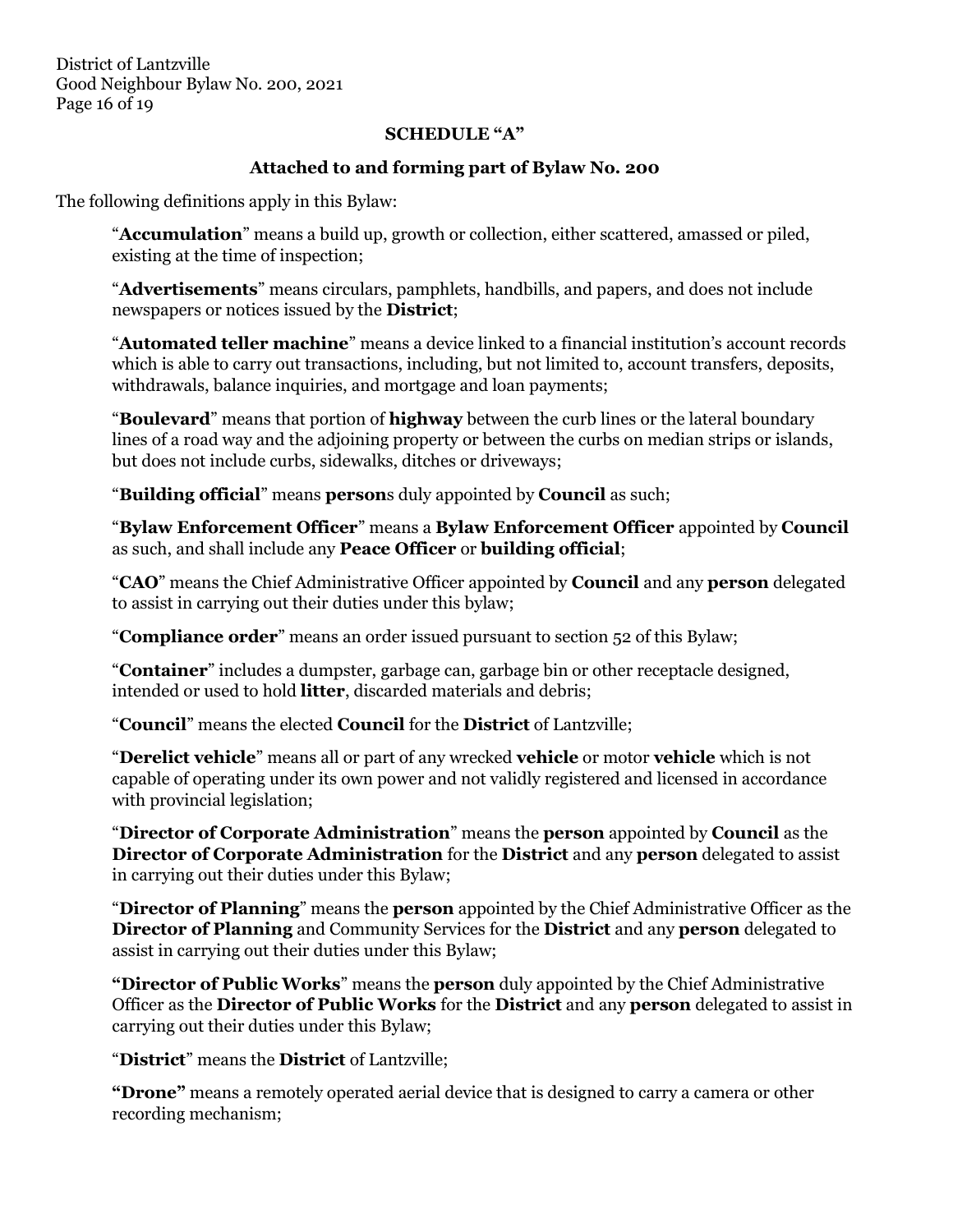District of Lantzville Good Neighbour Bylaw No. 200, 2021 Page 17 of 19

> "**Excessive Nuisance Abatement Fees**" include, but are not limited to the following costs and expenses incurred while responding to a **nuisance** service call for the purpose of abating **nuisance** conduct, activity or condition:

- (a) The cost of police and **District** employee salaries, including 25% overhead;
- (b) The cost of using Fire Department and **District** equipment and **vehicles;**
- (c) The administration costs incurred by the **District** in responding to a **nuisance** service call and abating a **nuisance**;
- (d) The cost of the **District** Fire Department call-out including employee and equipment; and
- (e) The cost of repairs to damaged **District** equipment, **vehicles** or property, and the use of supplies which occurred as a result of responding to a **nuisance** service call;

"**Filth**" means foul or putrid matter;

"**Firearm**" means a rifle, pistol, shotgun, or crossbow and includes air guns, air rifles, air pistols, and spring guns;

"**Graffiti**" includes one or more letters, symbols, writing, pictures or marks, however made, posted, scratched, painted or drawn on any structure, place or thing but does not include marks made accidentally or any of the following:

- (a) Sign, public notice or traffic control mark authorized by the **District**, or Provincial or Federal legislation; or
- (b) In the case of private property, letter, symbol or mark for which the owner of the property on which the letter or symbol or mark appears, has given prior, written authorization;

"**Grass**" shall include plants that are commonly known or referred to as **grass**;

"**Highway**" means a public road and any other public way, including the full extent of the **highway** dedication, but excludes the area seaward of the present natural boundary of the sea;

"**Homeless person**" means a **person** with no fixed address and no predictable residence to return to on a daily basis;

**"Inspector"** means anyone who is authorized by the **CAO** to enter and inspect property for the purposes of this Bylaw;

"**Landowner**" means the **person** who is the registered owner on title under the *Land Title Act,*  and in relation to the common property of a strata corporation, includes the strata corporation;

"**Mobile public address system**" means a **public address system** that can be used or is used while mounted on a motor **vehicle**, trailer or such other device transported or moved by human power;

"**Noxious weeds**" means any plant designated as a **noxious weed** pursuant to the *Weed Control Regulation;*

**"Nuisance"** means an action or condition that is prohibited under this Bylaw;

"**Panhandle**" means to solicit, or without consideration, ask for money, donations, goods or other things of value whether by spoken, written or printed word or bodily gesture for one's self or for any other **person** but does not include soliciting for a charitable organization;

"**Peace Officer**" has the same meaning as in the *British Columbia Interpretation Act*;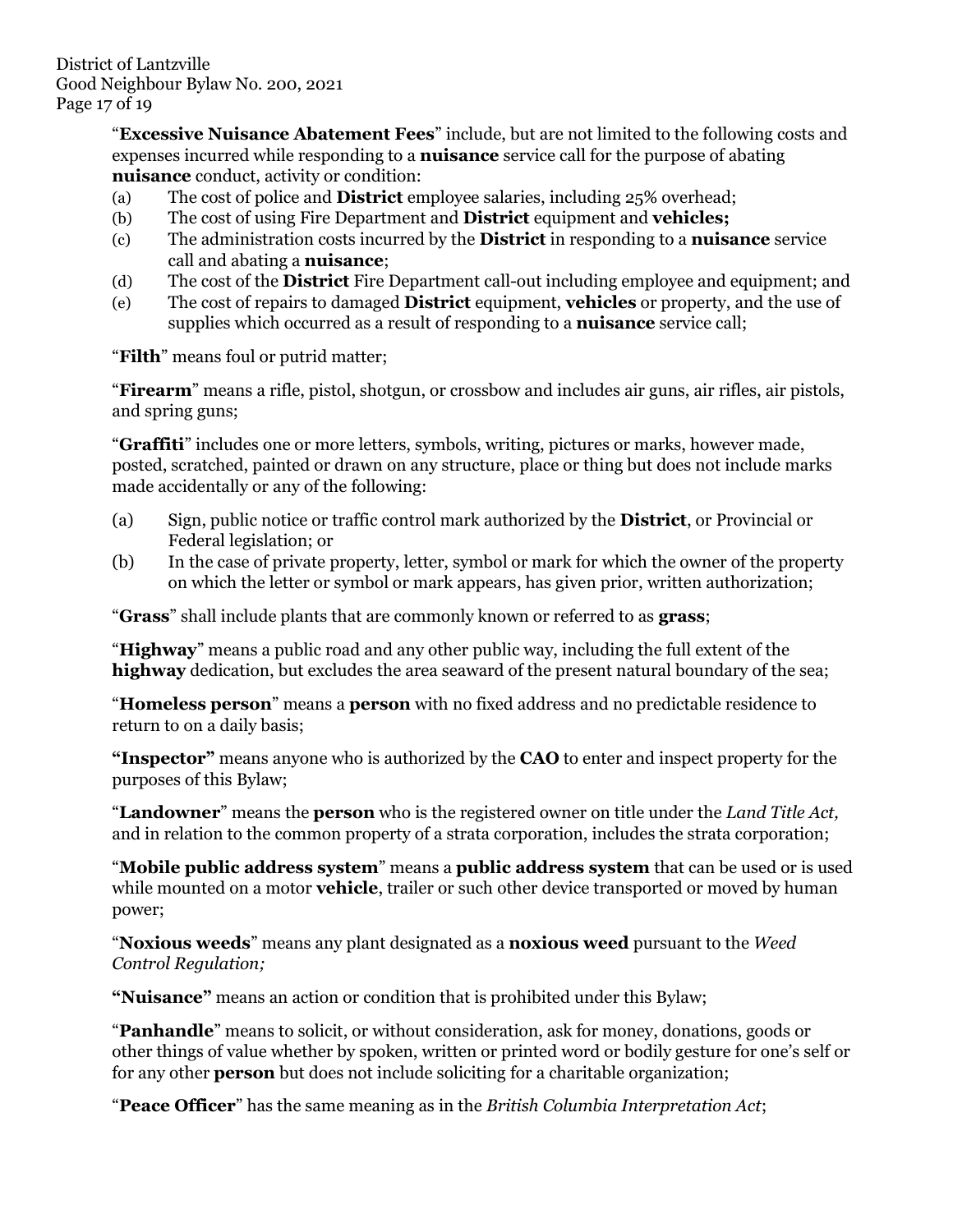District of Lantzville Good Neighbour Bylaw No. 200, 2021 Page 18 of 19

> "**Person**" includes a natural **person**, a company, corporation, partnership, firm, association, society, or party and the heirs, executors, administrators, occupier or tenant of land, personal or other legal representatives or a **person** to whom the context can apply according to law; however, does not include a **District** employee fulfilling or carrying out the duties and responsibilities of their position;

"**Public address system**" means a sound amplification system, either by megaphone or electronically, used outdoors to disseminate the spoken word or music to the public in general, and includes outdoor sound amplification systems used for purposes of a performance, concert, exhibition or entertainment, but does not include systems used for internal communications in schools and businesses.

"**Public Area**" means any park, **highway**, **boulevard**, sidewalk, driveway on **District**-owned land, foreshore, beaches or such premises as the **Council** may from time to time designate.

"**Rubbish**" means any discarded substances, materials, or items, and without limitation includes household waste, decaying or non-decaying solid and semi-solid wastes, combustible and noncombustible wastes, paper, trash, refuse, cardboard, waste material, cans, glass, bedding, mattresses, crates, rags, barrels, boxes, lumber not neatly piled, scrap iron, tin and other metal, scrap paving material, tool sheds, construction, trade and demolition waste, **derelict vehicles** and vessels, tires, batteries, machinery, mechanical or metal parts, abandoned or dilapidated appliances or furniture, ashes from fireplaces and on-site incinerators, yard clippings, brush, wood, dry vegetation, **weeds,** dead trees and branches, stumps, and piles of earth, or any combination of the above;

"**Secondary Temporary Accommodation**" means a trailer or recreational **vehicle**, on skids or wheels.

"**Sight distances**" means a clear line of vision between motorists, cyclists and pedestrians that allows sufficient time for safe manoeuvres to be made without significantly affecting the conflicting traffic;

"**Special event permit**" means any public show, exhibition, carnival or performance or gathering of any particular kind, or any public show, exhibition, carnival or performance approved by the **Director of Corporate Administration**.

"**Temporary shelter**" means a tent or other shelter constructed from a tarp, plastic, cardboard or other similar materials;

"**Unsightly**" in addition to its common dictionary meaning and regardless of the condition of other properties in the neighbourhood, shall include property having any one or more of the following characteristics:

- (a) The storage, location or **accumulation** visible to a **person** standing on a public **highway** or on nearby property, of **filth**, litter, **rubbish** or **graffiti**;
- (b) The untidy storage, location or placement of building materials on a site where construction is not taking place, except where they cannot be seen from a public **highway** or from nearby property, or from a building or structure situated on a public **highway** or nearby property;
- (c) Landscaping or vegetation that is dead or characterized by uncontrolled growth or lack of maintenance, or is damaged;
- (d) Fences characterized by holes, breaks, rot, crumbling, cracking, peeling, rusting, or any other evidence of physical decay or neglect or excessive use or lack of maintenance;
- (e) Any other similar conditions of disrepair, dilapidation, or deterioration;